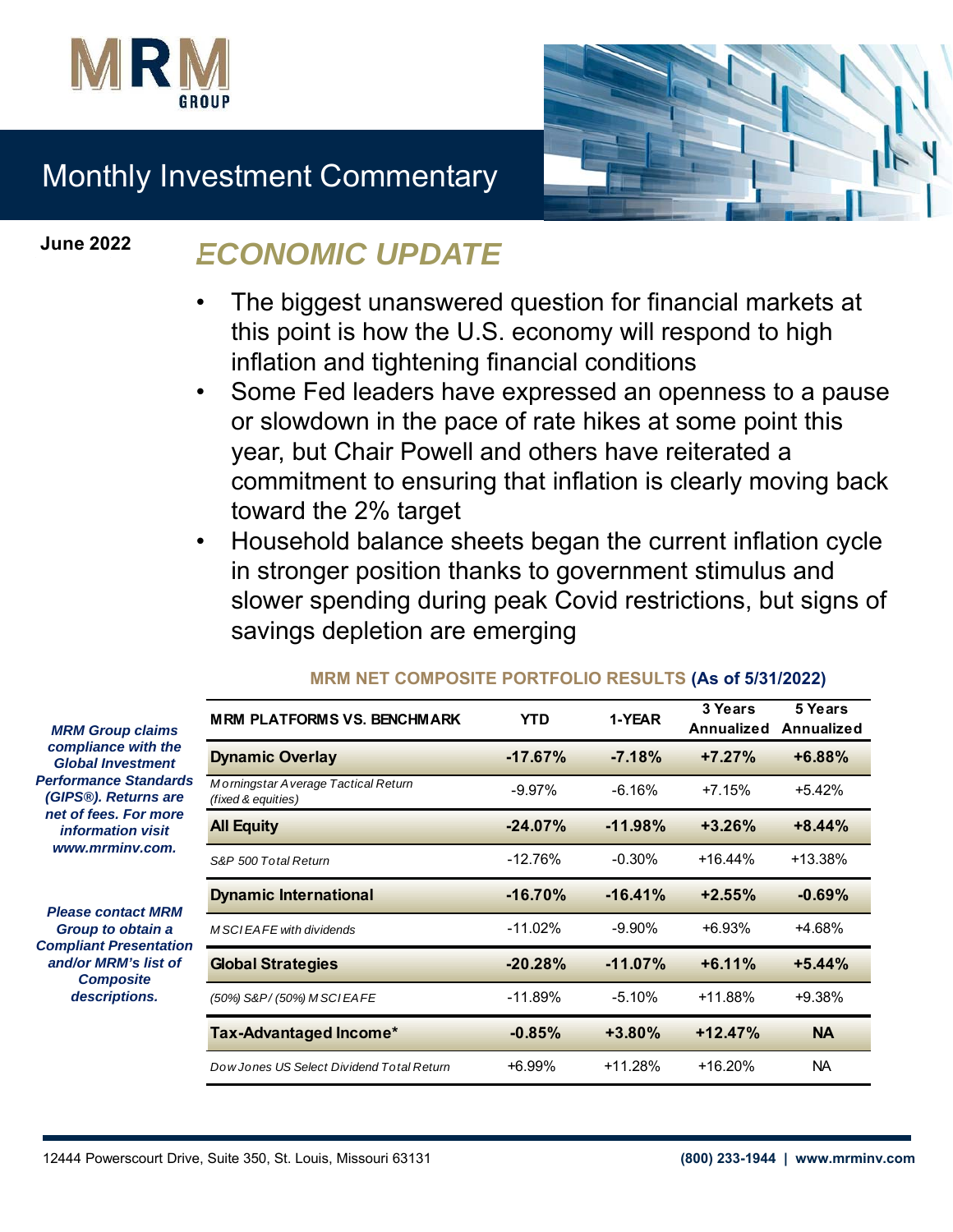### **June 2022**

### **Monthly Investment Commentary**

# *Inflation*

The primary question still being pondered by financial markets is how the U.S. economy will respond to high inflation and tighter financial conditions via the efforts of the Federal Reserve and other major central banks. For much of May, risk markets struggled on concerns that both were weighing on forward growth expectations. By May 20, the S&P 500 was down 5.5%, but what was perceived to be "less hawkish" rhetoric from the Fed in the final week of May sparked a rebound in risk assets that sent the S&P 500 back to essentially flat for the month.

# *Treasuries*

For fixed income, the price action in Treasuries improved as the month of May progressed. Yields declined amid the broad risk-off trade, but healthier two-way flows emerged and rate volatility subsided. However, it's still premature to call an end to broad market volatility, particularly heading into typically less-liquid summer months with inflation uncertainty still very much present.

# *Neutral Rate*

The market is now priced for two 50 basis point rate hikes at the June and July FOMC meetings, as well as a 75% probability of another 50 bps hike at the September meeting. This would bring the fed funds rate very close to the Fed's



current projection of a 2.375% neutral rate, and the market is currently priced for the FOMC to move into restrictive territory with a funds rate of close to 2.75% by year end. However, there has been some talk of a potential pause in rate hikes this year for the Fed to assess the impact of policy tightening on inflation and economic growth. On May 23, Atlanta Fed President Raphael Bostic expressed this sentiment, saying that his "baseline view" is that a pause at the September FOMC meeting "might make sense" following three consecutive 50 bps rate hikes. The minutes of the May 4 FOMC meeting, released just two days later, hinted at a similar thought process.

# *MRM's View*

It would appear that consumers are now utilizing savings and credit to fuel consumption habits, particularly with prices higher for virtually all goods and services. The Fed's measure of revolving credit balances rose \$31.4 billion in March, obliterating the previous record high of \$14.6 billion in December 2019. There can always be some noise in data series like this, but inflation and pent-up travel spending for the summer could explain it as well. The latter doesn't necessarily mean credit was a necessity, but rather an initial method of payment. Nevertheless, household balance sheets began this cycle with much more buying power, which is effectively exacerbating the Fed's problems on the inflation front.

*Source: ALM First*

| <b>APPLE INC COM</b>                        | 5.00%  | ISHARES S&P LATIN AMERICA 40 INDEX    | 5.00%  | <b>APPLE INC COM</b>                | 5.00%  |
|---------------------------------------------|--------|---------------------------------------|--------|-------------------------------------|--------|
| AMERICAN INTL GROUP INC                     | 5.00%  | ISHARES S&P 500 VALUE INDEX FUND      | 10.00% | AMERICAN INTL GROUP INC             | 5.00%  |
| AMERICAN EXPRESS CO                         | 5.00%  | <b>ISHARES S&amp;P 100 INDEX FUND</b> | 15.00% | CARLYLE GROUP L P COM UTS LTD       | 5.00%  |
| <b>CENTENE CORP DEL</b>                     | 5.00%  | POWERSHARES QQQ TRUST                 | 8.00%  | <b>CENTENE CORP DEL</b>             | 6.00%  |
| <b>CAPRI HOLDINGS LIMITED SHS</b>           | 5.00%  | GUGGENHEIM S&P 500 EQUAL WEIGHT       | 15.00% | <b>CAPRI HOLDINGS LIMITED SHS</b>   | 6.00%  |
| CVS HEALTH CORPORATION COM                  | 5.00%  | SPDR S&P 500 TRUST                    | 25.00% | CVS HEALTH CORPORATION COM          | 5.00%  |
| <b>WISDOMTREE INDIA EARNINGS FUND</b>       | 3.00%  | <b>VANGUARD GROWTH INDEX FUND</b>     | 11.00% | DEERE & CO                          | 5.00%  |
| META PLATFORMS INC CL A                     | 5.00%  | HEALTH CARE SELECT SECTOR             | 10.00% | META PLATFORMS INC CL A             | 5.00%  |
| ALPHABET INC CAP STK CL C                   | 6.00%  | FDIC CASH NOT COVERED BY SIPC         | 1.00%  | ALPHABET INC CAP STK CL C           | 6.00%  |
| <b>INTERNATIONAL BUSINESS MACHS</b>         | 10.00% |                                       |        | <b>INTERNATIONAL BUSINESS MACHS</b> | 10.00% |
| <b>ISHARES S&amp;P INDIA NIFTY 50 INDEX</b> | 3.00%  |                                       |        | <b>MOSAIC CO</b>                    | 5.00%  |
| MOSAIC CO                                   | 5.00%  | <b>MRM Dynamic International</b>      |        | MICROSOFT CORP                      | 6.00%  |
| <b>MICROSOFT CORP</b>                       | 4.00%  | WISDOMTREE INDIA EARNINGS FUND        | 14.00% | <b>NIKE INC CL B</b>                | 5.00%  |
| <b>NIKE INC CLB</b>                         | 5.00%  | <b>ISHARES MSCI CANADA INDEX FUND</b> | 20.00% | NORTHROP GRUMMAN CORP               | 5.00%  |
| <b>NORTHROP GRUMMAN CORP</b>                | 5.00%  | <b>ISHARES MSCI NETHERLANDS</b>       | 15.00% | <b>NVIDIA CORP</b>                  | 5.00%  |
| <b>NVIDIA CORP</b>                          | 5.00%  | <b>ISHARES MSCI TAIWAN INDEX FUND</b> | 20.00% | QUALCOMM INC                        | 5.00%  |
| <b>QUALCOMM INC</b>                         | 5.00%  | ISHARES S&P INDIA NIFTY 50 INDEX      | 10.00% | <b>TRACTOR SUPPLY CO</b>            | 5.00%  |
| SPDR S&P 500 TRUST                          | 5.00%  | SPDR S&P 500 TRUST                    | 20.00% | UNITEDHEALTH GROUP                  | 5.00%  |
| <b>TRACTOR SUPPLY CO</b>                    | 3.00%  | FDIC CASH NOT COVERED BY SIPC         | 1.00%  | FDIC CASH NOT COVERED BY SIPC       | 1.00%  |
| UNITEDHEALTH GROUP                          | 5.00%  |                                       |        |                                     |        |
| FDIC CASH NOT COVERED BY SIPC               | 1.00%  |                                       |        |                                     |        |
|                                             |        |                                       |        |                                     |        |

**MRM model holdings as of March 31, 2022**

| APPLE INC COM                  | 5.00% | ISHARES S&P LATIN AMERICA 40 INDEX    | 5.00%  | <b>APPLE INC COM</b>          | 5.00% |
|--------------------------------|-------|---------------------------------------|--------|-------------------------------|-------|
| AMERICAN INTL GROUP INC        | 5.00% | ISHARES S&P 500 VALUE INDEX FUND      | 10.00% | AMERICAN INTL GROUP INC       | 5.00% |
| AMERICAN EXPRESS CO            | 5.00% | <b>ISHARES S&amp;P 100 INDEX FUND</b> | 15.00% | CARLYLE GROUP L P COM UTS LTD | 5.00% |
| CENTENE CORP DEL               | 5.00% | POWERSHARES QQQ TRUST                 | 8.00%  | <b>CENTENE CORP DEL</b>       | 6.00% |
| CAPRI HOLDINGS LIMITED SHS     | 5.00% | GUGGENHEIM S&P 500 EQUAL WEIGHT       | 15.00% | CAPRI HOLDINGS LIMITED SHS    | 6.00% |
| CVS HEALTH CORPORATION COM     | 5.00% | SPDR S&P 500 TRUST                    | 25.00% | CVS HEALTH CORPORATION COM    | 5.00% |
| WISDOMTREE INDIA EARNINGS FUND | 3.00% | VANGUARD GROWTH INDEX FUND            | 11.00% | <b>DEERE &amp; CO</b>         | 5.00% |
| META PLATFORMS INC CL A        | 5.00% | <b>HEALTH CARE SELECT SECTOR</b>      | 10.00% | META PLATFORMS INC CL A       | 5.00% |
| ALPHABET INC CAP STK CL C      | 6.00% | FDIC CASH NOT COVERED BY SIPC         | 1.00%  | ALPHABET INC CAP STK CL C     | 6.00% |
|                                |       |                                       |        |                               |       |

### **MRM Dynamic International**

| MICROSOFT CORP        | 4.00% | WISDOMTREE INDIA EARNINGS FUND        | 14.00% | NIKE INC CL B                 | 5.00% |
|-----------------------|-------|---------------------------------------|--------|-------------------------------|-------|
| NIKE INC CL B         | 5.00% | <b>ISHARES MSCI CANADA INDEX FUND</b> | 20.00% | NORTHROP GRUMMAN CORP         | 5.00% |
| NORTHROP GRUMMAN CORP | 5.00% | ISHARES MSCI NETHERLANDS              | 15.00% | NVIDIA CORP                   | 5.00% |
| NVIDIA CORP           | 5.00% | <b>ISHARES MSCI TAIWAN INDEX FUND</b> | 20.00% | QUALCOMM INC                  | 5.00% |
| QUALCOMM INC          | 5.00% | ISHARES S&P INDIA NIFTY 50 INDEX      | 10.00% | <b>TRACTOR SUPPLY CO</b>      | 5.00% |
| SPDR S&P 500 TRUST    | 5.00% | SPDR S&P 500 TRUST                    | 20.00% | UNITEDHEALTH GROUP            | 5.00% |
| TRACTOR SUPPLY CO     | 3.00% | FDIC CASH NOT COVERED BY SIPC         | 1.00%  | FDIC CASH NOT COVERED BY SIPC | 1.00% |

### **MRM Global Strategies MRM Dynamic Overlay – ETFs MRM All Domestic Equity**

| <b>APPLE INC COM</b>              | 5.00%  |
|-----------------------------------|--------|
| AMERICAN INTL GROUP INC           | 5.00%  |
| CARLYLE GROUP L P COM UTS LTD     | 5.00%  |
| CENTENE CORP DEL                  | 6.00%  |
| <b>CAPRI HOLDINGS LIMITED SHS</b> | 6.00%  |
| CVS HEALTH CORPORATION COM        | 5.00%  |
| DEERE & CO                        | 5.00%  |
| META PLATFORMS INC CL A           | 5.00%  |
| ALPHABET INC CAP STK CL C         | 6.00%  |
| INTERNATIONAL BUSINESS MACHS      | 10.00% |
| <b>MOSAIC CO</b>                  | 5.00%  |
| MICROSOFT CORP                    | 6.00%  |
| NIKE INC CL B                     | 5.00%  |
| NORTHROP GRUMMAN CORP             | 5.00%  |
| NVIDIA CORP                       | 5.00%  |
| QUALCOMM INC                      | 5.00%  |
| <b>TRACTOR SUPPLY CO</b>          | 5.00%  |
| UNITEDHEALTH GROUP                | 5.00%  |
| FDIC CASH NOT COVERED BY SIPC     | 1.00%  |
|                                   |        |